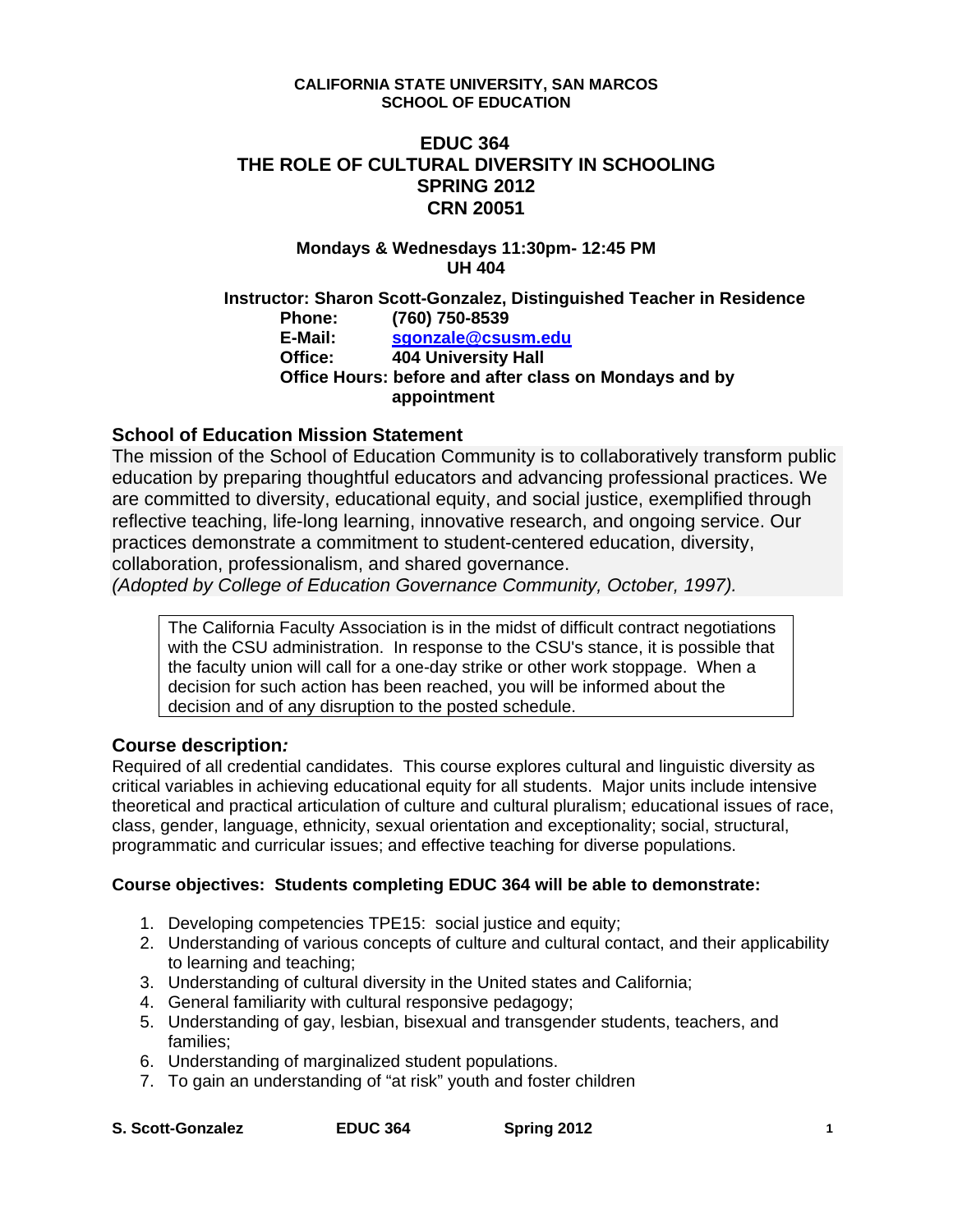#### **School of Education Attendance Policy**

 *Governance Community, December, 1997.)* Due to the dynamic and interactive nature of courses in the School of Education, all teacher candidates are expected to attend all classes and participate actively. At a minimum, teacher candidates must attend more than 80% of class time, or s/he may not receive a passing grade for the course at the discretion of the instructor. Individual instructors may adopt more stringent attendance requirements. Should the teacher candidate have extenuating circumstances, s/he should contact the instructor as soon as possible. *(Adopted by the College of Education* 

 Instructor application of attendance policy: Students are encouraged and expected to attend all sessions during the course, however, since we all have busy lives, and unforeseeable circumstances sometimes get in the way of our plans, one absence will be excused without penalty. For each additional absence, there will be a reduction of 40% in this grade category. remember to sign in for each class session. In regards to partially missed sessions, for every 30 minutes that a student is not in class, their grade in this category will be reduced by 20%. Additionally, if you miss more than three class sessions, (this includes late arrivals and departures), you cannot pass the class. Please

**Authorization to teach English learners**: The credential program at CSUSM has been specifically designed to prepare teachers for the diversity of languages often encountered in California public school classrooms. The authorization to teach English learners is met through the infusion of content and experiences within the credential program, as well as additional coursework. Students successfully completing this program receive a credential with authorization to teach English learners. (Approved by the CCTC in SB 2042 Programs Standards, August, 2002).

**Teacher Performance Expectation (TPE) Competencies:** This course is designed to help teachers seeking the Multiple or Single Subject(s) Credential to develop the skills, knowledge, and attitudes necessary to assist schools and districts in implementing an effective program for all students. The successful candidate will be able to merge theory and practice in order to realize a comprehensive and extensive educational program for all students. The course objectives, assignments, and assessments have been aligned with the CCTC standards for the Multiple and Single Subject(s) Credential. You can incorporate artifacts from this class into your final comprehensive portfolio. The following TPE is addressed in this course:

**Teacher Candidates with Disabilities Requiring Reasonable Accommodations** 

Teacher candidates with disabilities who require reasonable accommodations must be approved for services by providing appropriate and recent documentation to the Office of Disable Student Services (DSS). This office is located in Craven Hall 4300, and can be contacted by phone at (760) 750-4905, or TTY (760) 750-4909. Teacher candidates authorized by DSS to receive reasonable accommodations should meet with their instructor during office hours or, in order to ensure confidentiality, in a more private setting.

#### **TPE 15: Social Justice and Equity**

Teacher candidates will be able to identify issues of social justice and equity in the classroom and can apply appropriate instructional strategies to ensure equal outcomes for diverse students. They will be familiar with ideas, definitions, and major theorists in the fields of multicultural education, social reconstruction, and democratic education. Pluralism and divergent perspectives on educating students will be the foundation of designing effective lessons and instructional practices for diverse students. Candidates will understand when and how to collaborate with others, especially curriculum specialists, community leaders, and parents on preparing relevant and appropriate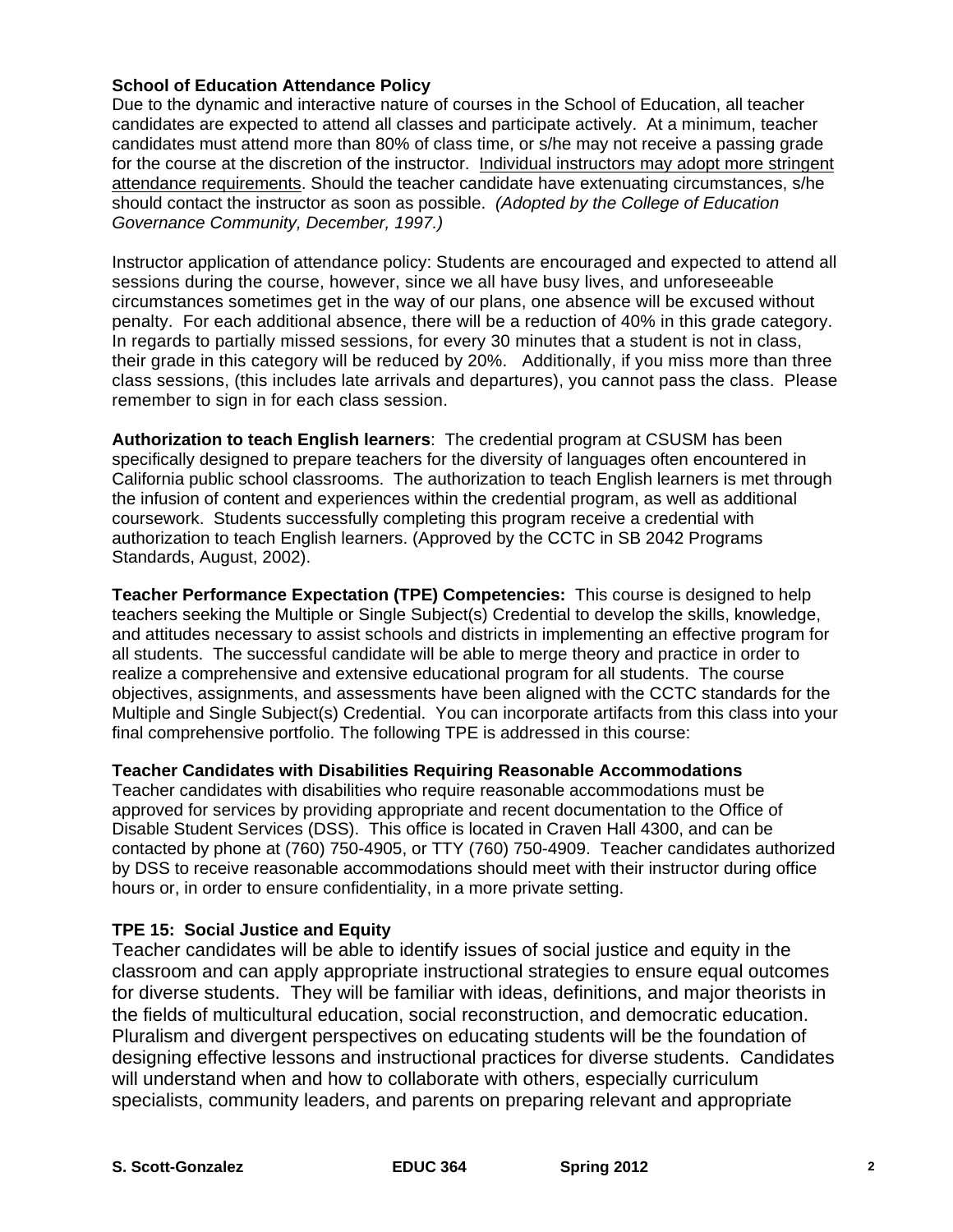instructional activities, curricular units, and school structures that would provide equitable outcomes for students from different linguistic, cultural, and social economic backgrounds.

## **All University Writing Requirement**

The writing requirements for this class will be met as described in the assignments. Every course at the university, including this one must have a writing requirement of at least 2500 words.

#### **CSUSM Academic Honesty Policy**

Students will be expected to adhere to standards of academic honesty and integrity, as outlined in the Student Academic Honesty Policy. All written work and oral presentation assignments must be original work. All ideas/materials that are borrowed from other sources must have appropriate references to the original sources. Any quoted material should give credit to the source and be punctuated with quotation marks.

Teacher candidates are responsible for honest completion of their work including examinations. There will be no tolerance for infractions. If you believe there has been an infraction by someone in the class, please bring it to the instructor's attention. The instructor reserves the right to discipline any student for academic dishonesty in accordance with the general rules and regulations of the university. Disciplinary action may include the lowering of grades and/or the assignment of a failing grade for an exam, assignment, or the class as a whole. Incidents of Academic Dishonesty will be reported to the Dean of Students. Sanctions at the University level may include suspension or expulsion from the University.

#### **Plagiarism**

As an educator, it is expected that each teacher candidate will do his/her own work, and contribute equally to group projects and processes. Plagiarism or cheating is unacceptable under any circumstances. If you are in doubt about whether your work is paraphrased or plagiarized see the Plagiarism Prevention for Students website http://library.csusm.edu/plagiarism/index.html. If there are questions about academic honesty, please consult the University catalog.

#### **Electronic Communication Protocol**

Electronic correspondence is a part of your professional interactions. If you need to contact the instructor or other teacher candidates, e-mail is often the easiest way to do so. It is my intention to respond to all received e-mails in a timely manner. Please be reminded that electronic correspondences are a very specific form of communication, with their own form of nuances, meanings, and etiquette. Please be mindful of courtesies and limitations with regards to professional e-mail, on-line discussion messages you send to your colleagues, to faculty members in the School of Education, or to persons within the greater educational community. All electronic messages should be crafted with professionalism and care. A guiding principle when writing an email is to assume that everyone in your school district will be reading it, including your principal.

#### **Things to consider:**

- Would I say in person what this e-mail specifically says?
- How could this e-mail be misconstrued?

| <b>S. Scott-Gonzalez</b> | <b>EDUC 364</b> | Spring 2012 |  |
|--------------------------|-----------------|-------------|--|
|--------------------------|-----------------|-------------|--|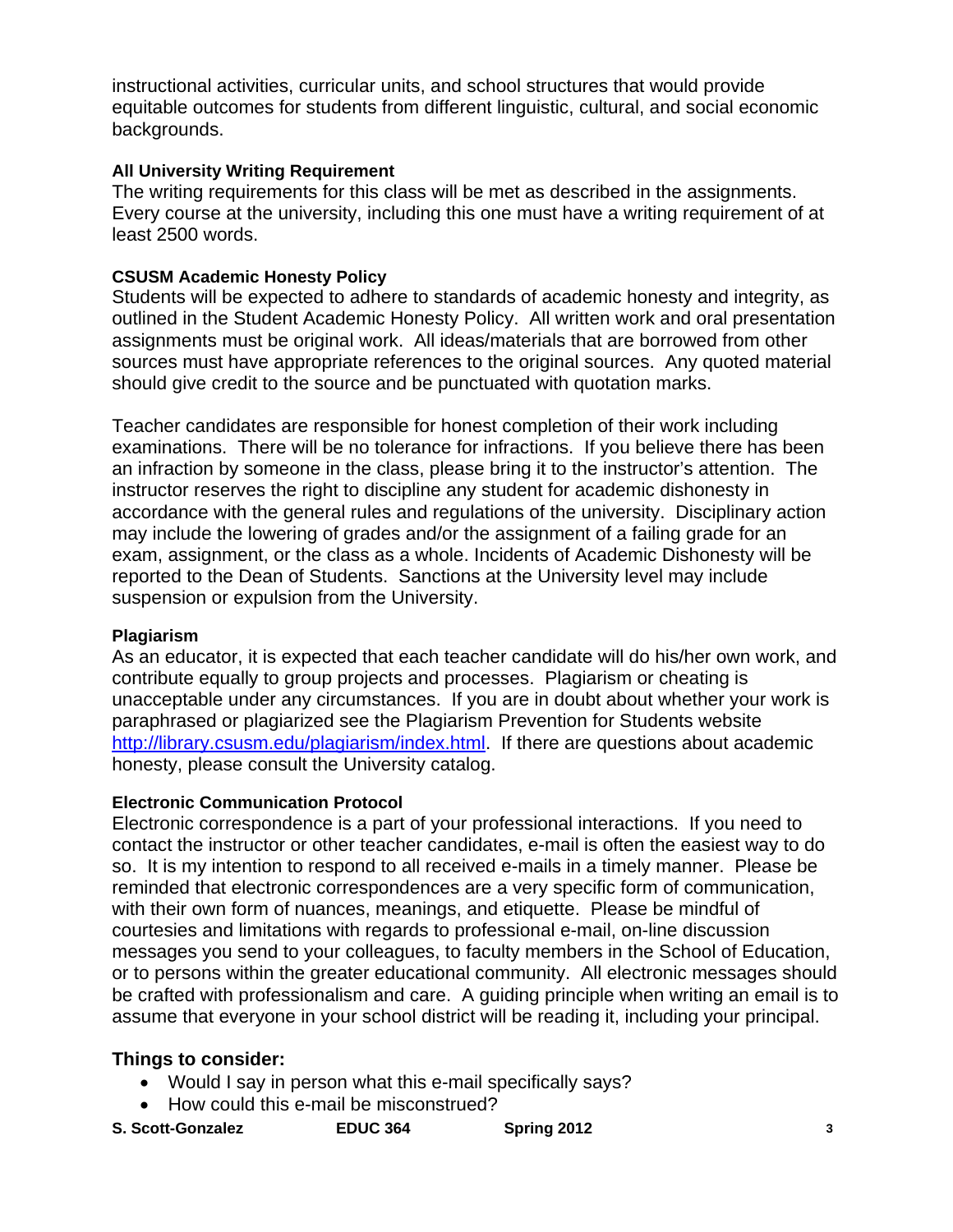- Does this e-mail represent my highest self?
- Am I sending this e-mail to avoid a face-to-face conversation?

## **EDUC 364 course information & requirements**

#### **Required Texts**

- 1. Nieto, S., and Bode, P. (2012). *Affirming Diversity: The Sociopolitical Context of Multicultural Education*. Boston: Pearson Education, Inc.
- 2. Pelzer, D. (1993) *A Child Called It*. Omaha Press.
- 3. Assigned Readings—Through Cougar Courses

## **Recommended Text:**

Villasenor, V. (2004). *Burro Genius* 

## **Community Service Learning**

Community Service Learning is an integral part of this class. Community Service Learning engages students in active learning experiences that enhance classroom instructional activities, while addressing social, economic, political, health, and environmental needs of people in the community. Students learn while doing and while reflecting on what they do.

#### **Foster Children**

A unique aspect of this course is a focus on the educational needs of foster children. In a unique collaboration between CSUSM's School of Education, Community Service Learning and San Diego County Office of Education, Foster Youth Services Program, ALL students in this class *ARE REQUIRED* to tutor foster children as part of the Service Learning requirement for the course. There will be *NO EXCEPTIONS*. Twenty (20) of these hours can be counted towards the 45 student contact hours required for EDUC 350 and entrance into the Teaching Credential program.

This is a "multi-level win" for all parties involved, youth get some services that they need, you get a deeper understanding of what children so that you can be the best teacher that you can be and you can use the twenty hours towards the required forty-five hours of classroom observation for EDUC 350.

## **Course Requirements/ Assignments**

## CULTURAL AUTOBIOGRAPHY:

This paper focuses on your personal connections to the curriculum. Select three cultural groups that you belong to and tell your story as member of that culture. Focus on when you first became aware of being a member of a selected group, what you are proud of, ashamed of, what lessons you have learned from being a part of these groups, and how being a part of these groups has affected how you see yourself, as well as how others see you. *Please reflect on what it means to be a member of these groups.* This should be no longer than five pages.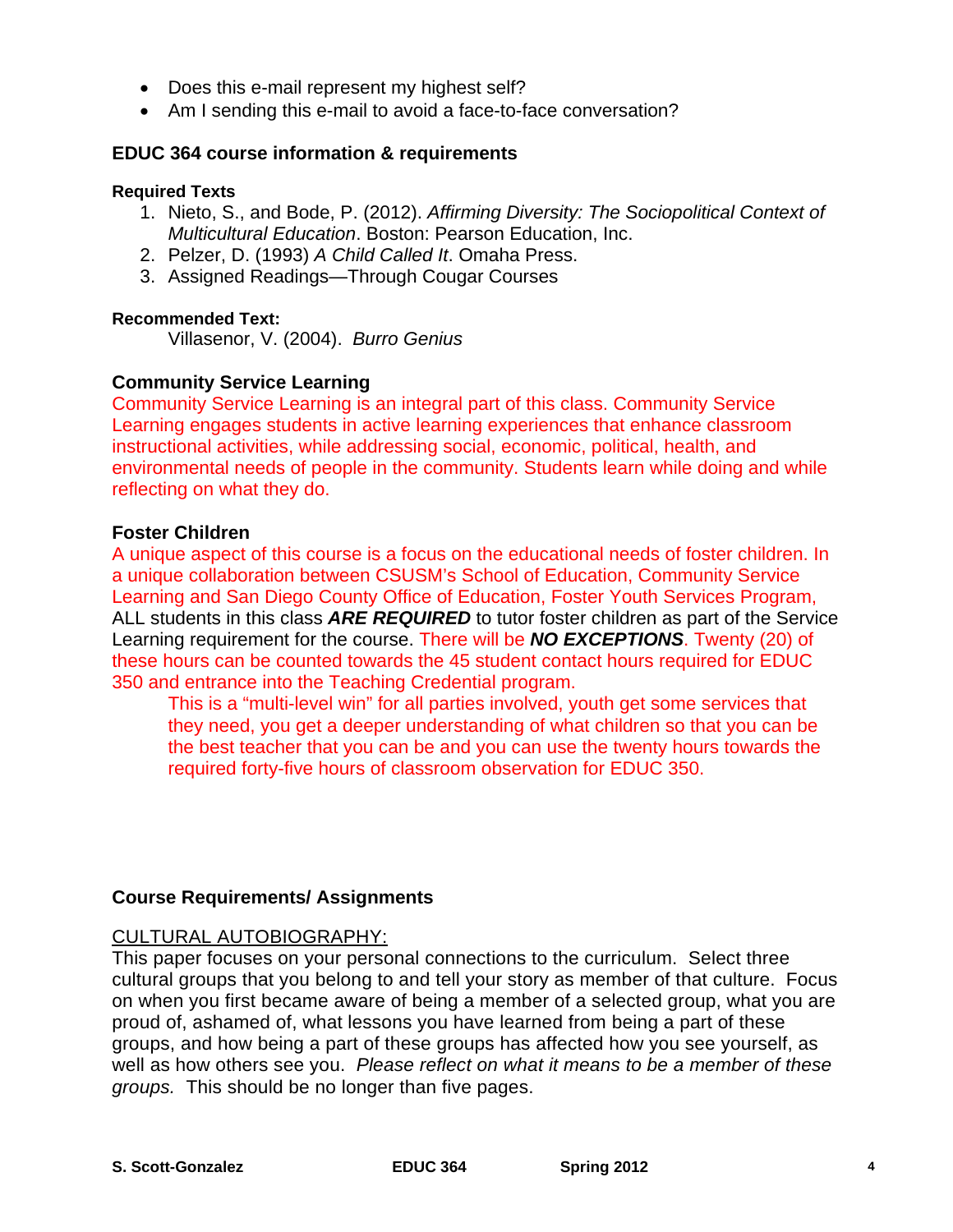## REFLECTIVE JOURNAL:

Several times throughout the course you will be asked to submit a journal reflecting and commenting on the course readings, discussions, activities, videos, etc. of the class. Please make sure that your writings include personal connections, explanations as to how and why your perspective as an educator has changed, or is changing as related to the course content. Specific attention will be paid to connections of course readings as a way to verify that the assigned readings have been completed.

\*\*\*\*The final journal entry differs in format in that this will be a **two page reflective**  paper that succinctly describes what you have learned over the duration of the course. Please include personal connections, explanations as to how and why your perspective as an educator has changed, or is changing, and what you think your next steps will be in understanding the needs of diverse students. Please focus on social justice and equity.

## FINAL PROJECT: CHOOSE **ONE** OF THE FOLLOWING:

- A. Visit the Museum of Tolerance in Los Angeles. This includes the Simon Weisenthal Center. Write a three to four page reflective paper describing the experience and develop a lesson plan for a grade level that you would like to teach. What lessons would you teach before and after your visit to the museum?
- B. Simulation Game/ Simulation Exercise. Develop a game or an exercise that increases the awareness of your students in working with culturally diverse groups, or with students with exceptional needs. Your target group should be the age group that you plan on teaching. Please make your game/ exercise complete; that is, it should be ready to function when you present in class. For your presentation you will want to have the objective of the game/exercise, how it functions, the rules, etc. Come to class, briefly tell us about the steps that you took to create it and then let the class use it. Debrief as necessary. Prepare a one and a half to two- page paper describing the who, what, where, how and why of your game/ exercise.
- C. School diversity assessment:

 a rubric for grading assignment will be given in class. Working with 1-2 classmates, provide a research-based assessment of three or more schools of varying grade-levels from the same district. This assessment will be a comparison of academic achievement, staff characteristics, community resources, and parental involvement/outreach programs at the sites. Your final project may take the form of a PowerPoint, movie, poster, or some other type of creative way to present the information. More detailed directions, examples, and

- D. Self designed project You may design your own project addressing a significant issue related to the course. You may utilize video, computer simulation, art and
- **EDUC 364 S. Scott-Gonzalez EDUC 364 Spring 2012 5**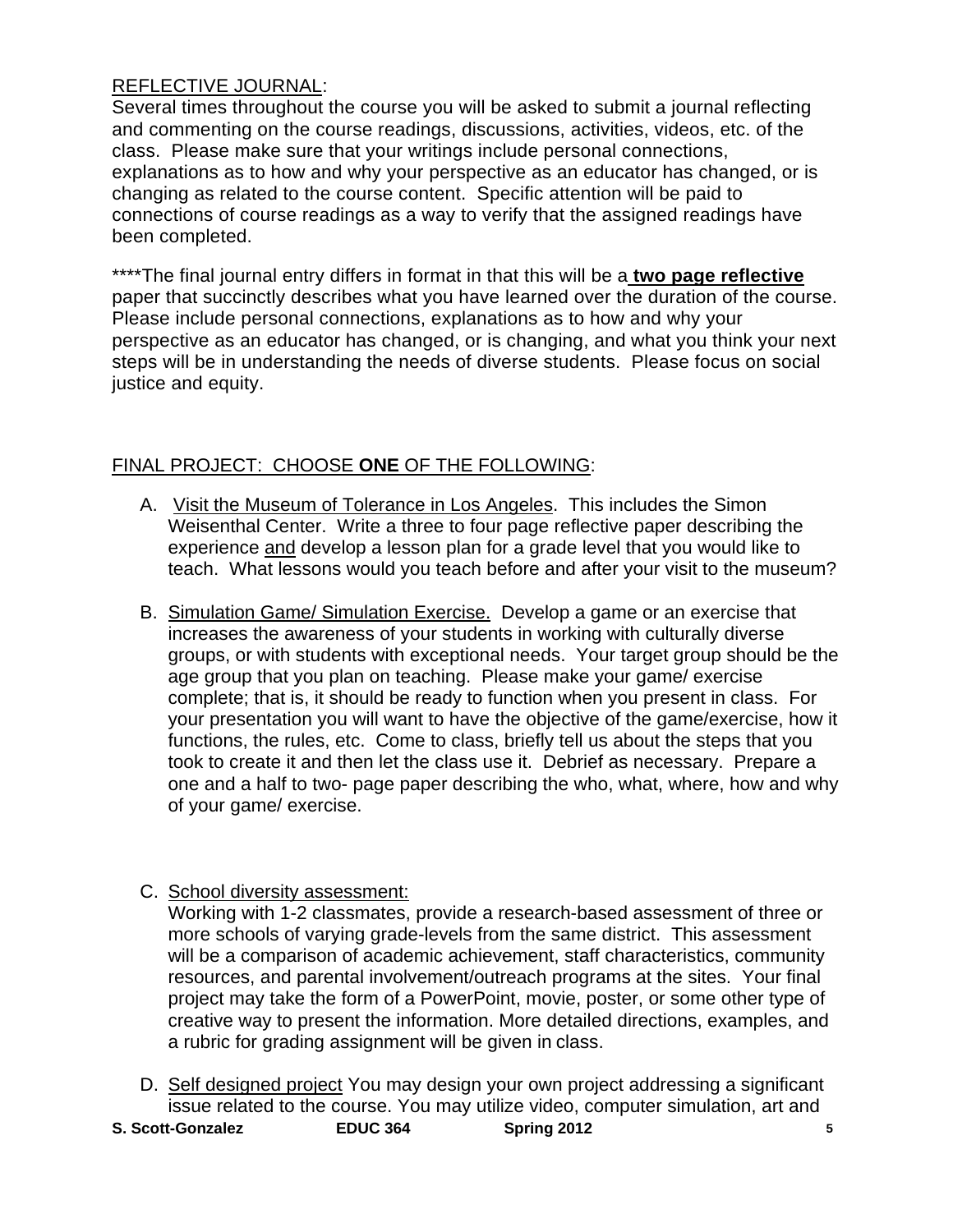crafts, theater, etc. Please submit a 3-5 page written description of its design and significance in dealing with individuals from culturally diverse backgrounds**.**  Students that choose this option are required to submit a brief (no longer than a page) proposal to the instructor no later than session eight outlining what you intend to do as a project, purpose, etc.

All students will present to the class. 10 points of your final project grade will be based on your presentation that you give.

For project A, your presentation should be 10-12 minutes. For choice B, your presentation should be 20 minutes long, with 10 minutes of that time set aside to allow the class to play your game. For choice C, the presentation should be 10-12 minutes. For choice D, the length of presentation will vary, but will not be longer than 20 minutes.

\*\*\*\*This project may be completed individually or with a partner.

FOSTER YOUTH REFLECTIVE JOURNAL: Prior to your tutoring experience, please write a one to two page journal type entry as to what you know, think, feel, etc. about foster youth. (Do this early in the semester) After you have completed the tutoring aspect of this course, write a reflective journal (follow the same guiding questions that are used for the course reflective journal) that specifically focuses on foster youth.

FORMAT FOR WRITTEN ASSIGNMENTS:

- Word–processed
- 1" margins, double-spaced, 12 point in a standard font
- Correct use of grammar, spelling and punctuation.
- $\bullet$  Submit assignments on time (late submission = one grade reduction for each session
- Name and date on papers (typed in)
- References and citations in APA format

## **COURSE REQUIREMENTS AND GRADE DISTRIBUTION:**

| Cultural Autobiography                                       | 20 points |
|--------------------------------------------------------------|-----------|
| Reflective Journals<br>#1-3 5 points each<br>#4 10 points    | 25 points |
| <b>Foster Youth Reflective Journal</b><br>Beginning 3 points | 15 points |

End 12 points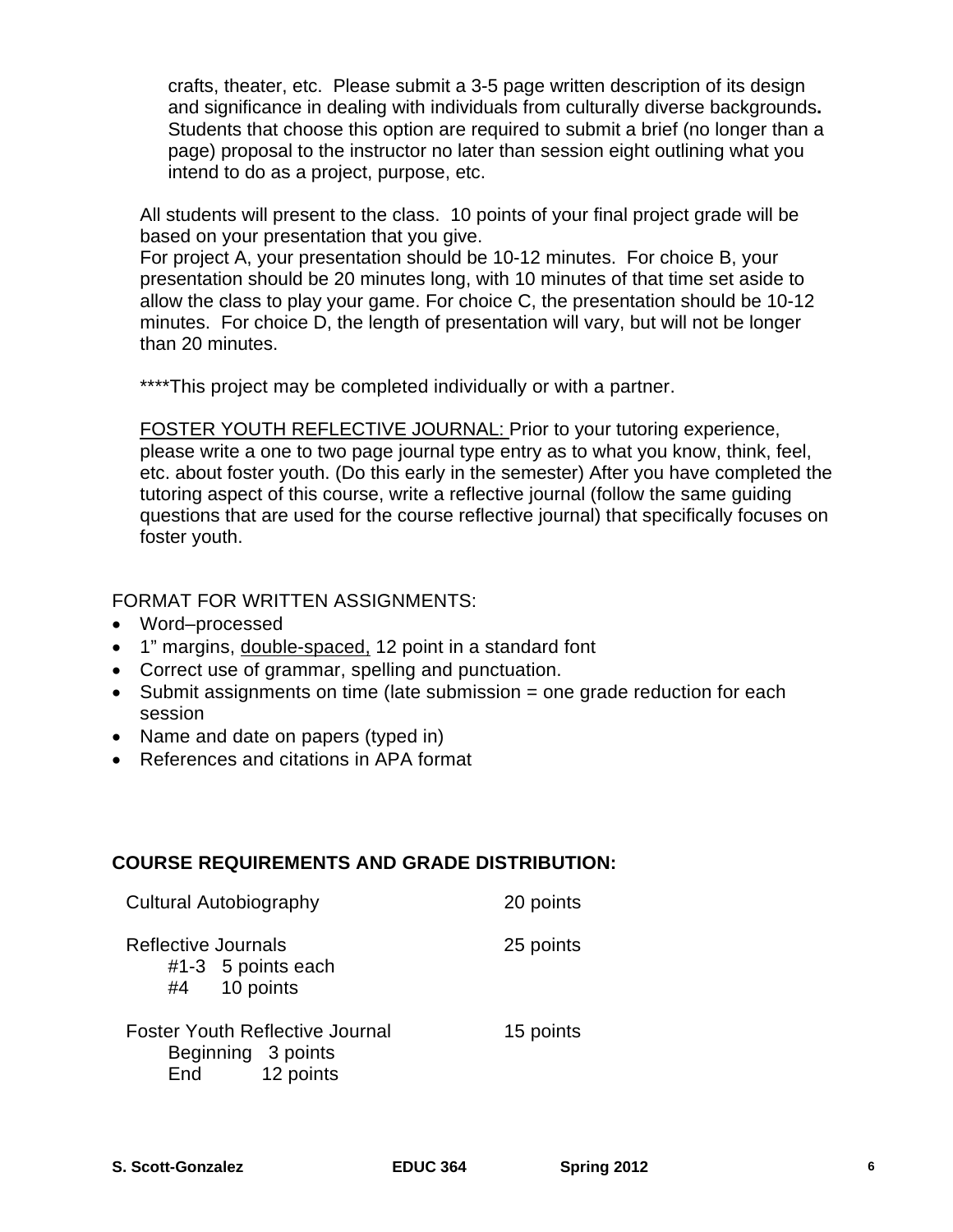| <b>Summative Project</b><br>In class Presentation<br>Paper/Project | 10 points<br>15 points | 25 points |
|--------------------------------------------------------------------|------------------------|-----------|
| Attendance and Participation                                       |                        | 15 points |
|                                                                    |                        | 100%      |

**Grading and expectations:** It is expected students will come to class prepared to discuss the readings, submit required assignments, and participate in class activities. Students are expected to adhere to academic honesty and integrity, standards of dependability, confidentiality and writing achievement. Because it is important for teachers to be able to effectively communicate their ideas to students, parents, colleagues, and administrators, writing that is original, clear and error-free is a priority for the college of education. It is expected that work will be turned in on time. Please discuss individual issues with the instructor. Furthermore,

- Note: Students taking EDUC as a prerequisite for teacher credential and graduate programs must maintain a B average (3.0 GPA), with all grades at a C+ or better.
- Late assignments will be accepted only under extenuating circumstances. Consult the instructor in advance if an assignment will be turned in late.

| 94-100 points | A-   | 90-93 points |
|---------------|------|--------------|
| 88-89 points  | В    | 83-87 points |
| 80-82 points  | C+   | 78-79 points |
| 73-77 points  | $C-$ | 70-72 points |
| 60-69 points  | F.   | 59- Below    |
|               |      |              |

## **Summative Assessment Rubric/ Grade Descriptors**

**A=Exceeds Expectations:** The student consistently performs and participates in an **exemplary**  manner. Each assignment receives in-depth exploration and reflection based upon research, observations and classroom implementation, when possible. All work is submitted in a professional manner using APA style when appropriate. Presentations are consistent with professional expectations, providing appropriate visual aids, appropriate handouts, and are well prepared. Professional and responsible behavior, including timely attendance and submission of assignments, are practiced in a consistent manner.

**B=Adequately Meets Expectations**: The student meets outcomes expectations in a **satisfactory** manner. Each assignment is based upon research, observations and classroom implementation, when possible. Generally, work is submitted in a professional manner using APA style when appropriate. Generally, presentations are consistent with professional expectations, providing appropriate visual aids, appropriate handouts, and are well prepared. Most of the time, professional and responsible behavior, including timely attendance and submission of assignments, are practiced in a consistent manner.

**C=Minimal Performance:** The student's skills are weak and do not meet expectations. Each assignment is based upon opinion rather than research, theory, and best practices. Reflection is shallow. Assignments are submitted without APA style, thorough proofreading and organization.

| S. Scott-Gonzalez | <b>EDUC 364</b> | Spring 2012 |  |
|-------------------|-----------------|-------------|--|
|-------------------|-----------------|-------------|--|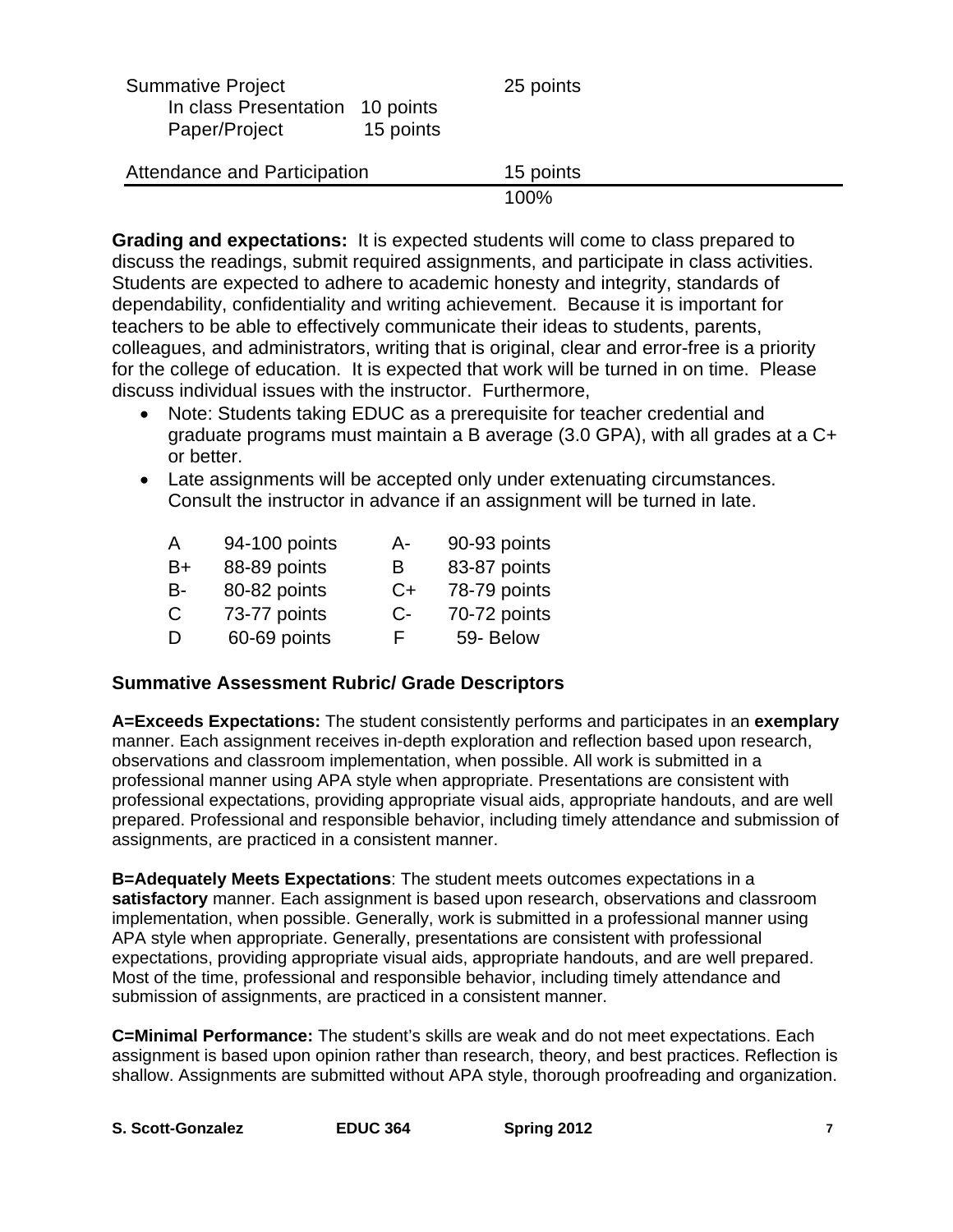The student needs a great deal of guidance. The student is consistently late with work and has classroom attendance problems.

**"D" or "F" students** fail to meet the minimum requirements of a "C." The specific grade will be determined based on rate of assignment completion, attendance, etc.

## **Classroom Courtesy:**

- Please turn off or silence your cellular phones
- Please refrain from texting and engaging in inappropriate use of a computer during class.
- If you choose to bring food, please make sure that it does not interfere with presentations or instruction.
- Please refrain from having private conversations during class.

**Course Calendar** (Tentative schedule- subject to change at the discretion of the instructor)

#### ALL READING ASSIGNMENTS ARE DUE ON THE MONDAY OF THE WEEK. ALL WRITTEN ASSIGNMENTS ARE DUE ON THE WEDNESDAY OF THE WEEK.

\*These times indicate the Mondays when Michelle Bailow will be present to give a presentation or do a check-in about the Foster Youth Tutoring Component of this course.

| Session             | <b>Topics</b>                                                      | Readings/ Assignment                                       |
|---------------------|--------------------------------------------------------------------|------------------------------------------------------------|
| Week 1: 1/23 & 1/25 | Introductions                                                      |                                                            |
| M 11:45*            | Communication                                                      |                                                            |
|                     | <b>Course Outline</b>                                              |                                                            |
|                     | <b>Tutoring Presentation</b>                                       |                                                            |
| Week 2: 1/30 & 2/1  |                                                                    | Read: Nieto chapters 1 & 2 Read:                           |
| M 11:45*            | <b>Tutoring Presentation</b>                                       | Online- The Silent language of                             |
|                     |                                                                    | culture Read: (online) Unpacking                           |
|                     |                                                                    | the invisible knapsack                                     |
|                     |                                                                    | Due: Pre-tutoring part of Foster                           |
| Week 3: 2/6 & 2/8   |                                                                    | Youth Reflective Journal                                   |
| M 12:30*            | Stereotypes, Prejudice,<br>Discrimination, Oppression              | Read: Nieto chapter 5 Read:<br>Pelzer chapters 1-4         |
|                     | <b>Tutoring Check-in</b>                                           | Read: (Online) Entitlement                                 |
|                     |                                                                    |                                                            |
|                     |                                                                    | Culture, Aspects of Culture Posted                         |
|                     |                                                                    | reading for class: The sacred rac                          |
|                     |                                                                    | (please have access to this                                |
|                     |                                                                    | electronically or bring in a hard copy                     |
|                     |                                                                    | for class, but you do not need to<br>read it before class) |
| Week 4: 2/13 & 2/15 | <b>Tutoring Presentation</b>                                       | Read: Pelzer chapter 5 to end of                           |
| M 11:45*            | Stereotypes, Prejudice,                                            | book                                                       |
|                     | Discrimination, Oppression                                         | Due: Reflective Journal #1                                 |
|                     |                                                                    |                                                            |
| Week 5: 2/20 & 2/22 | Discrimination, Oppression Racism                                  | Read: Nieto chapter 3                                      |
|                     |                                                                    | Due: Cultural Autobiography                                |
| Week 6: 2/27 & 2/29 | Racism, Systems of Oppression                                      |                                                            |
| M 12:30*            | <b>Tutoring Check-in</b>                                           |                                                            |
|                     |                                                                    |                                                            |
| Week 7: 3/5 & 3/7   | <b>Tutoring Presentation,</b><br>Literacy Practices and Linguistic | Read: Nieto chapter 6<br><b>Due: Reflective Journal #2</b> |
| M 11:45*            |                                                                    |                                                            |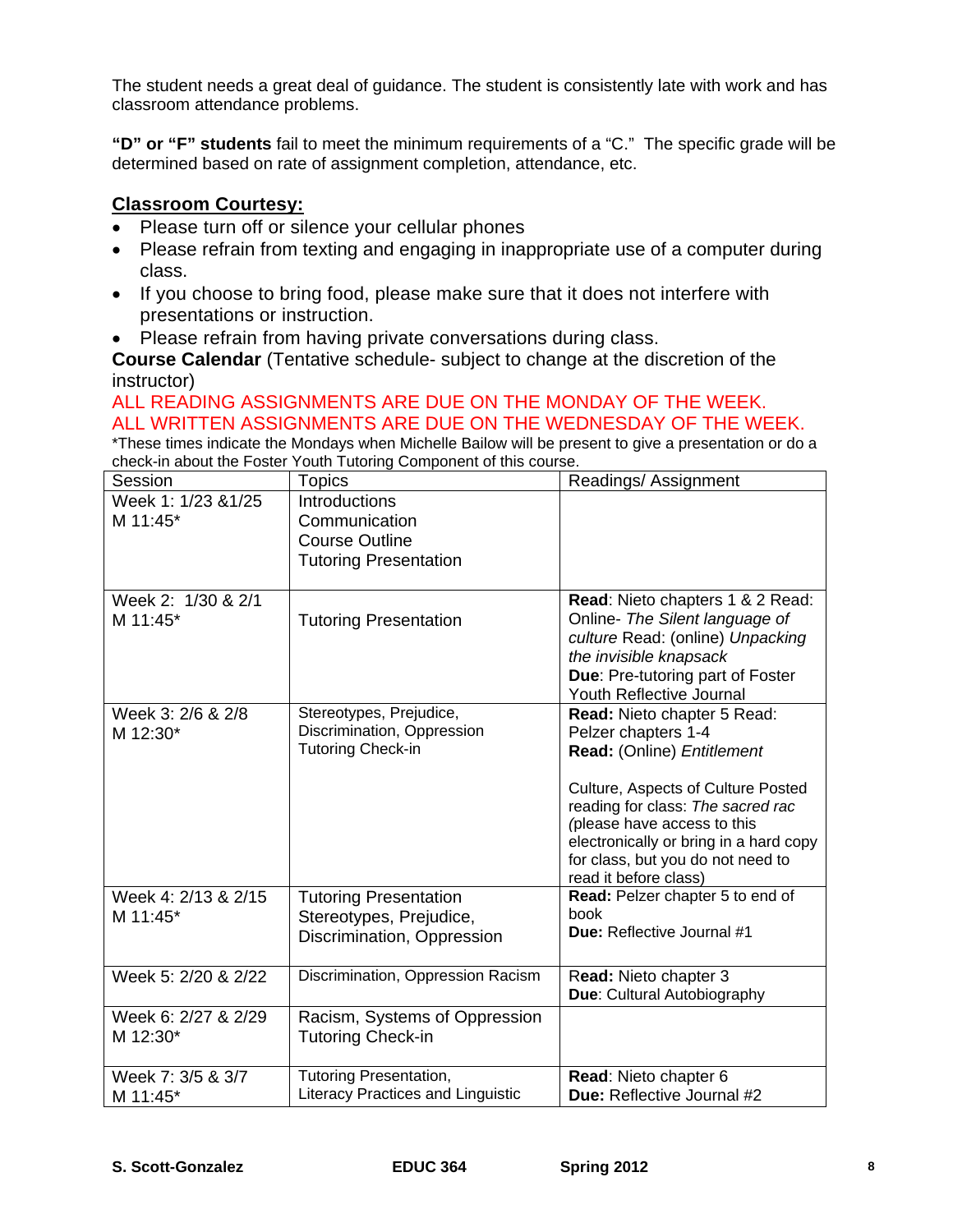|                                  | <b>Diversity</b>                                                                  |                                                                                                                                                                                                            |
|----------------------------------|-----------------------------------------------------------------------------------|------------------------------------------------------------------------------------------------------------------------------------------------------------------------------------------------------------|
| Week 8: 3/12 & 3/14<br>M 12:30*  | Gay, Lesbian, Bisexual,<br><b>Transgendered Youth</b><br><b>Tutoring Check-in</b> | <b>Read: Nieto chapter 8</b><br>Read: (online) Various readings<br>about GLBT youth                                                                                                                        |
| Week 9: spring break             |                                                                                   |                                                                                                                                                                                                            |
| Week 10: 3/26 & 3/28<br>M 12:30* | <b>GATE</b> students<br><b>Tutoring Check-in</b>                                  | Read: Nieto chapter 7<br>Due: Reflective Journal #3                                                                                                                                                        |
| Week 11 4/2 & 4/4<br>M 11:45*    | <b>Foster Youth Presentation-</b><br><b>Mandated Reporting</b>                    | Read: Nieto chapter 4                                                                                                                                                                                      |
| Week 12 4/9 & 4/11<br>M 12:30*   | Classism, Curricular applications<br><b>Tutoring Check-in</b>                     | Read: Nieto chapter 9 Read:<br>(online) Coping with the "A" words<br>& Beware of tourist curriculum                                                                                                        |
| Week 13 4/16 & 4/18<br>M 11:45*  | <b>Tutoring Presentation</b><br>Project work time                                 | Read: Nieto chapter 10                                                                                                                                                                                     |
| Week 14: 4/23 & 4/25<br>M 12:30* | <b>Summative Project presentations</b><br><b>Tutoring Check-in</b>                |                                                                                                                                                                                                            |
| Week 15: 4/30 & 5/2<br>M 12:30*  | Summative project presentations<br><b>Tutoring Check-in</b>                       | Due: ALL Tutoring Logs are due to<br>Michelle Bailow AND to instructor<br>on this date.<br>Due: Reflective Paper on working<br>with foster youth. Please submit<br>both parts (pre and post<br>experience) |
| Week 16: 5/7 & 5/9<br>M 12:15*   | Summative project presentations<br><b>Tutoring Closure</b>                        | Due: Reflective Journal #4                                                                                                                                                                                 |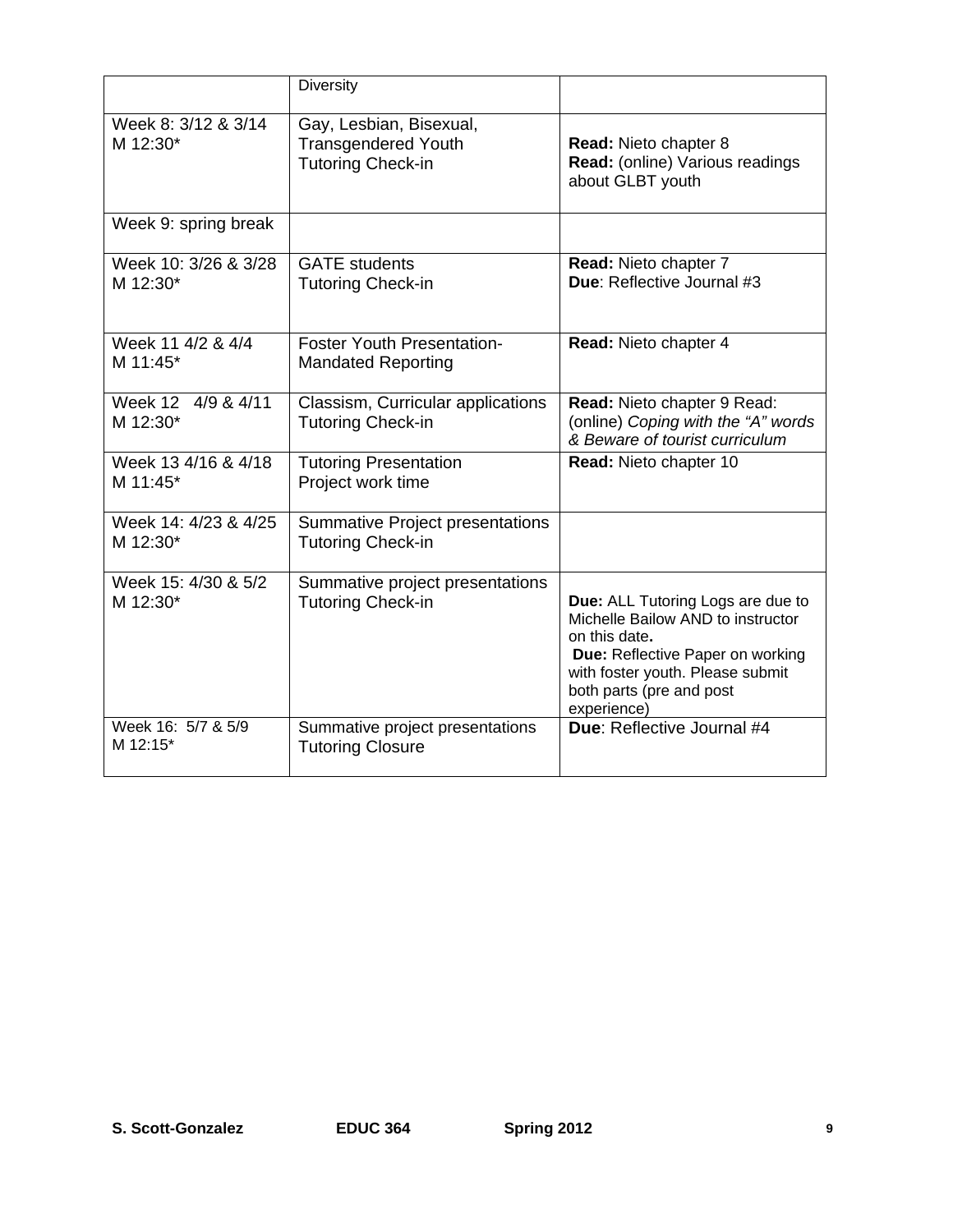## **Cultural Autobiography Scoring Guide**

Name  $\Box$ 1. The candidate actively writes about three distinct cultural groups that he/ she belongs to. **C- -----------C ----------C+ ---------B- ---------B -----------B+ ---------A- ----------A Marginal Commendable Outstanding Achievement** 

2. The candidate reflectively writes about what it means to be a member of each cultural group.

**C- -----------C ----------C+ ---------B- ---------B -----------B+ ---------A- ----------A Marginal Commendable Outstanding Achievement** 

3. The candidate writes about different experiences being a member of these groups (e.g., lessons learned, aspects to be proud of, instances when one was ashamed to be a part of the group, etc.)

**C- -----------C ----------C+ ---------B- ---------B -----------B+ ---------A- ----------A Marginal Commendable Outstanding Achievement** 

4. The candidate addresses how these groups interact, do not interact, or conflict with each other.

**C- -----------C ----------C+ ---------B- ---------B -----------B+ ---------A- ----------A Marginal Commendable Outstanding Achievement** 

5. The candidate submits a paper that is grammatically correct, mechanically sound with paragraphs that are clearly written.



**Marginal Commendable Outstanding Achievement** 

**S. Scott-Gonzalez EDUC 364 Spring 2012 10**